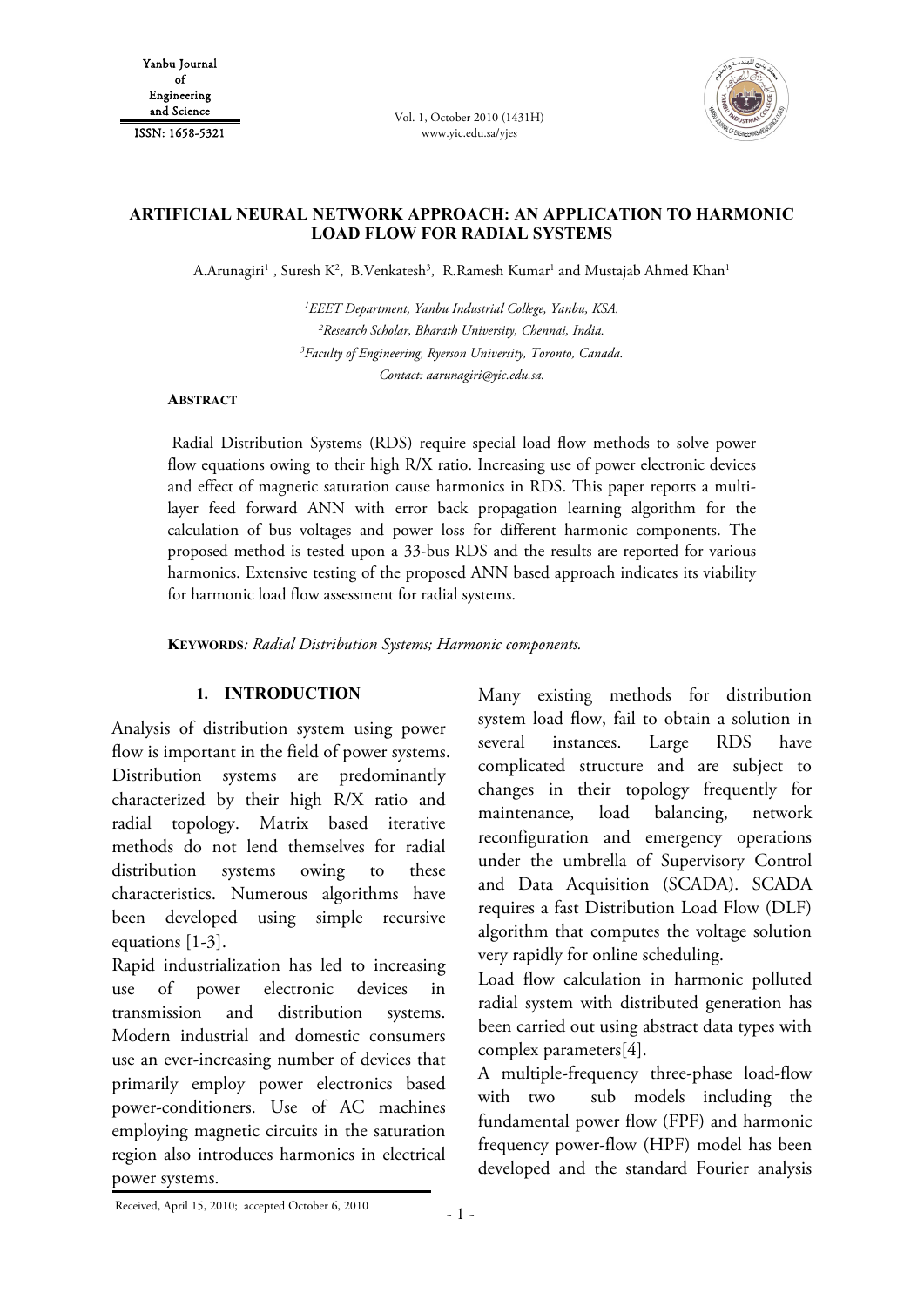was used to deal with the harmonic loads to get injection currents [5]. Fuzzy number based methodology for harmonic load-flow calculation including uncertainities has been applied for interconnected system[6].

Artificial neural network approach has been applied for the radial distribution system analysis [7].From the above, one may see the need for an efficient algorithm that reliably and rapidly solves the power flow equations for radial distribution systems characterized by high R/X ratio, radial topology and for various harmonic loads.

In this paper an ANN based harmonic load flow solution technique for the radial system has been developed. A database consisting of different load patterns and the corresponding voltage solution with the power loss is created for third, fifth and seventh order of harmonics using ladder iterative technique. The neural network is trained to learn the features of the load to estimate the bus voltage, angle and the total loss. The trained neural network can be instantly recalled to give output for an untrained set of inputs without going through the conventional iterative procedure, and that saves considerable execution time especially on a large systems.

The proposed method makes use of multilayer feed forward ANN with error back propagation learning algorithm for the calculation of bus voltages and power loss for different harmonic components.

In section 2, a simple ladder network technique is explained for solving the radial system power balance equations. Using this technique, a data base providing information of the possible real and reactive power demands for various harmonics at different buses and their corresponding voltage solution is created. Section 3 briefly introduces the Back Propagation Network, its architecture, training algorithm and recognition phase. Section 4 discusses an implementation of BPN for determining the bus voltages for various harmonics. Section 5 presents the results of sample systems being studied by the proposed method for different harmonics. Section 6 presents the conclusion.



# **2. LADDER ITERATIVE TECHNIQUE**

It is assumed that the ladder network parameters for lines, loads and substation voltage  $V_s$  are known. The voltage solution of this network can be obtained by repeating the forward and backward sweeps iteratively.

# **2.1 FORWARD SWEEP:**

Compute bus voltages and associated currents starting from last bus to the first bus.

$$
I_{i} = (S_{i}/V_{i})^{*}
$$
  
\n
$$
I_{i-1,i} = I_{i} + I_{i,i+1}
$$
  
\n
$$
V_{i} = V_{i+1} + Z_{i,i+1}^{*} * I_{i-1,i}
$$
 for i = 4, 3, 2, 1. (1)

For i=5,  $V_5$  is assumed to be  $V_5$  in the first iteration and equals the value computed in the backward sweep in the subsequent iterations.  $I_5$  is computed using  $(1)$ .

# **2.2 BACKWARD SWEEP:**

The backward sweep starts from  $2<sup>nd</sup>$  bus to the last bus (5<sup>th</sup> bus). Taking V<sub>1</sub>=V<sub>S</sub>. The i<sup>th</sup> bus voltages are computed as below using current values computed in the forward sweep:

```
V_i = V_{i-1} + Z_{i-1,i} * I_{i-1,i} for i = 2,3,4,5. (2)
The forward and backward sweeps are 
continued until the difference between the 
specified voltage at source and computed 
voltage in the forward sweep is within the 
tolerance limit.
```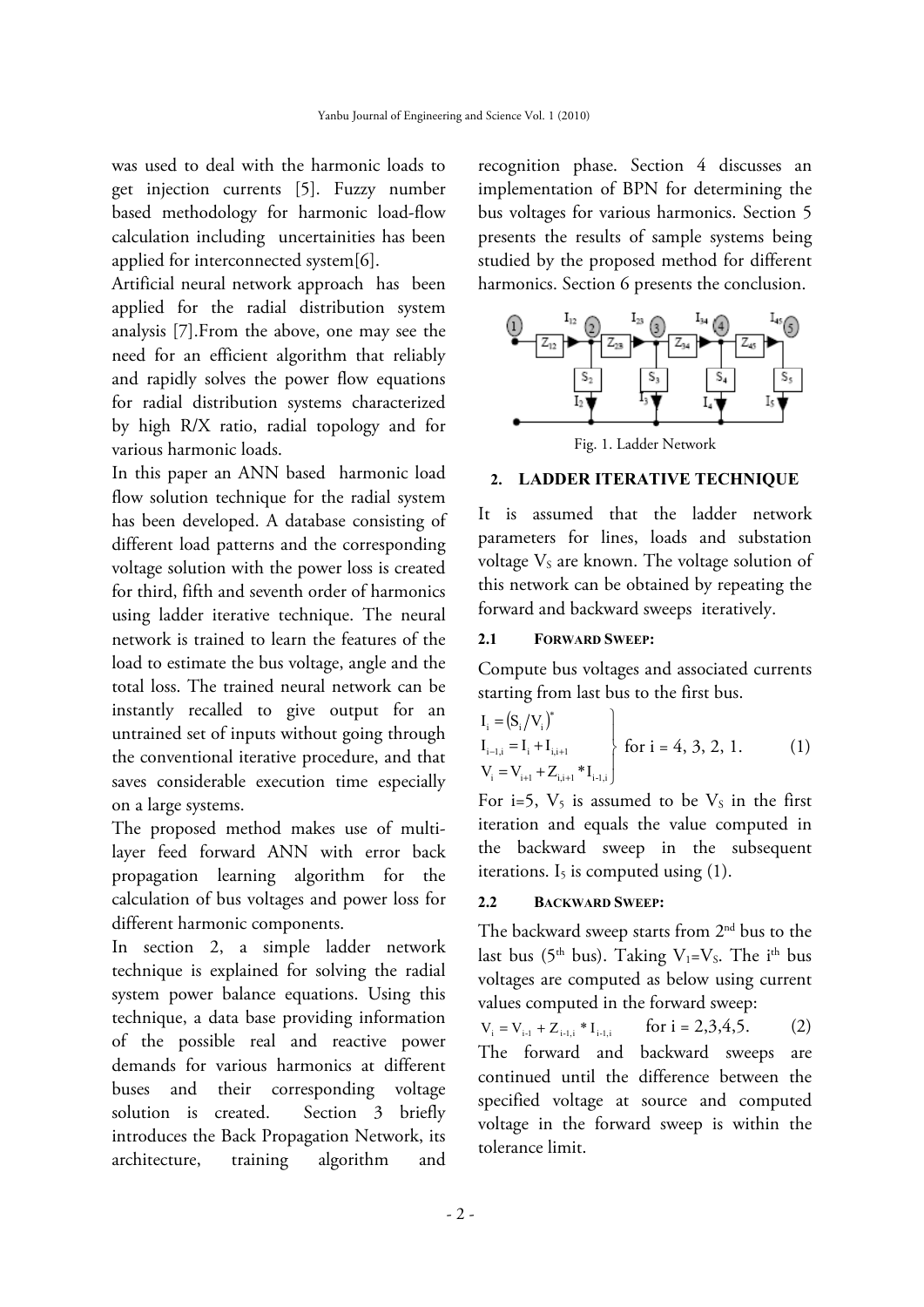## **3. BPN ARCHITECTURE**

The most common BPN architecture is presented in Fig. 2. It is shown to have three layers, namely, input, hidden and output layers. Other applications may have several hidden layers. During training, several sets of input and their corresponding output vectors are considered. The training phase is used to determine the weights between the input, hidden and output layers.

The neurons used in the study use the sigmoid activation function defined by the following equation:

$$
\begin{bmatrix} \text{Neuron} \\ \text{output} \end{bmatrix} = \frac{1.0}{1.0 + e^{-\alpha v}} \tag{3}
$$

where  $\alpha$  is the abruptness of the sigmoid function and the v is the total input to the neuron.

Let the vector X represent an input to the input layer as shown in the Fig. 2. The net input at the hidden layers is computed by the matrix equation as below:

$$
V_H = [WH] X \t(4)
$$

where WH<sub>ji</sub> denotes the weight between *i*<sup>th</sup> input layer node and  $j<sup>th</sup>$  hidden layer node.

The output of the hidden layer nodes are given by

$$
Y_{H} = \Phi (V_{H}) \qquad (5)
$$

where  $\Phi$  is the appropriate activation function. In a similar manner, the total input at the output layer is given by the following equation:

$$
V_{O} = [WO] V_{H} \qquad (6)
$$

The output of the output layer node is given by

$$
Y = \Phi (V_0) \tag{7}
$$

The steps for well-established training algorithm based upon Newton's steepest descent technique is given below:



1. Read the training set and randomly initialize the weights. Set iteration index *n*=1.

2. Set training set index *p*=1.

3. Propagate  $X^P$  through the network.

4. Determine the error vector of the  $p<sup>th</sup>$ training set

 $E^p = \mathbf{O}^p$  -  $Y^p$  where  $\mathbf{O}^p$  is the vector of expected output.

5. Correct the weights using Newton's steepest descent technique.

6. If  $p$  < number training sets *P*, set  $p =$ *p*+1 and go to step 3.

7. If 
$$
\sum_{p=1}^{P} |E^p|^2
$$
 > tolerance  $\varepsilon$ , increment

the iteration index *n* and go to step 2.

The above method works well and has been well documented. The method requires that, the input and output to be from a continuous domain. Further, it also requires that the input and output set of vectors are noncontradictory for a successful training and operational function.

The RDS under study consists of 33 buses. The substation transformer is connected to bus 1 and there is no direct loading at bus1. The voltage at bus 1 is known and is specified as 1.0 per unit. The resistance and reactance of lines between any two buses and the base load condition is mentioned in table 1.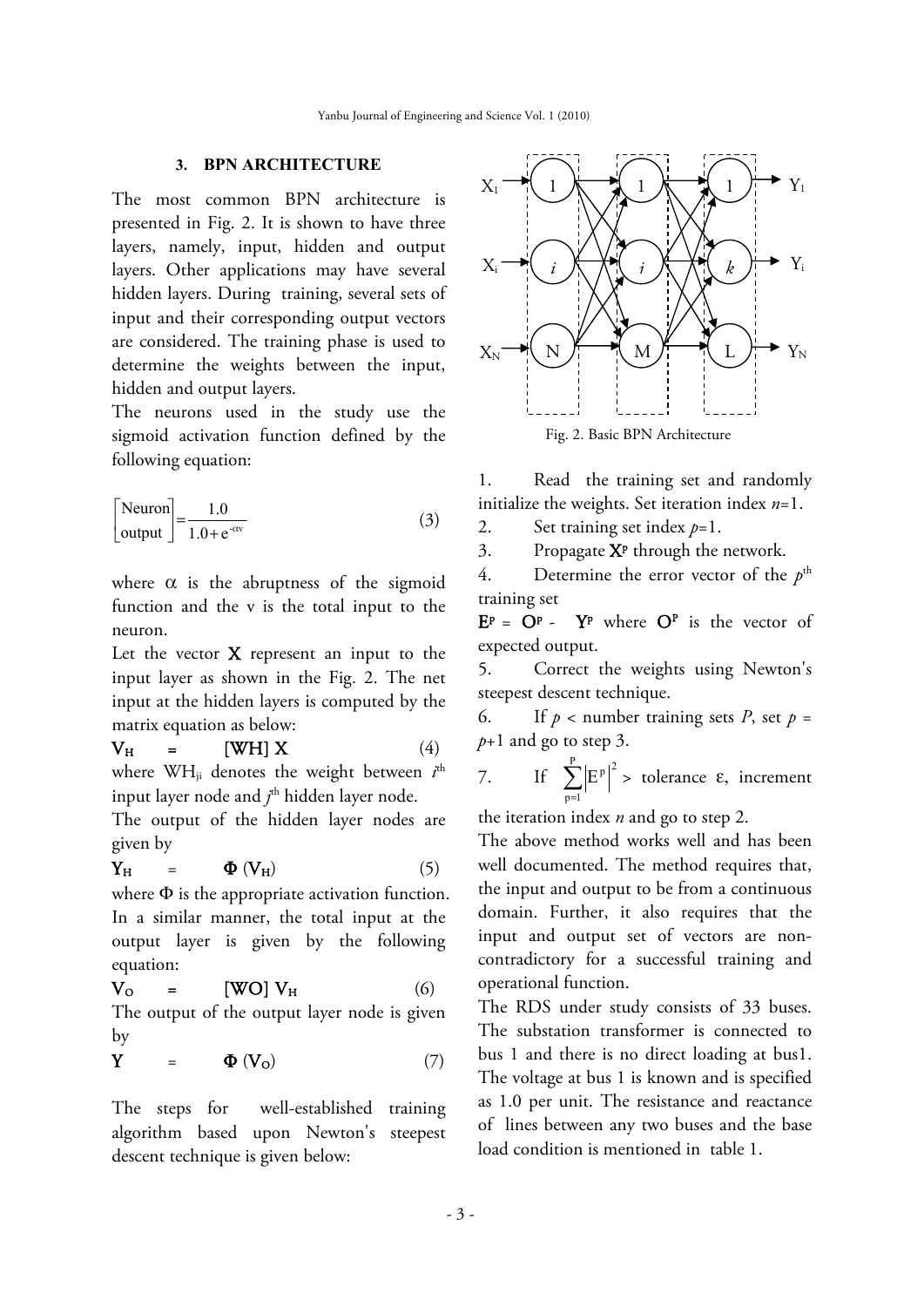#### **4. IMPLEMENTATION OF BPN TO DETERMINE HARMONIC LOAD FLOW SOLUTION**

The input vector for the BPN is the real and reactive power loads for different harmonics at various buses of the power system. The resistance of the different lines remains the same for different harmonics where as the reactance changes according to the order of harmonics. Load flow solution for different load patterns is obtained using ladder iterative technique with the relevant impedance component for the third, fifth and seventh order harmonics.

Sixty sets of loads were created by the following scheme:

 (a) Varying both the real and reactive power loads simultaneously at all the load buses of the radial system.

(b) Varying both the real and reactive power loads simultaneously at a single load bus of the radial system.

(c) Varying only the real power load at a single load bus of the radial system.

(d) Varying only the reactive power load at a single load bus of the radial system.

Equation (8) and (9) represents the train input and train target matrix for a particular order of harmonics.

|               | $P_{1,1}$          | $P_{2,1}$                       | $P_{60,1}$          |
|---------------|--------------------|---------------------------------|---------------------|
|               | $\mathrm{P}_{1,2}$ | $P_{2,2}$                       | $\mathrm{P}_{60,2}$ |
|               | $\mathrm{P}_{1,3}$ | $\mathrm{P}_{2,3}$              | $P_{60,3}$          |
|               |                    | $\bullet$                       | $\bullet$           |
|               |                    | $\centering \label{eq:reduced}$ | $\bullet$           |
|               | $P_{1,32}$         | $\mathrm{P}_{2,32}$             | $P_{60,32}$         |
| Train Input = | $Q_{1,1}$          | $Q_{2,1}$                       | $Q_{60,1}$          |
|               | $Q_{\rm 1,2}$      | $Q_{2,2}$                       | $Q_{60,2}$          |
|               | $Q_{1,3}$          | $Q_{2,3}$                       | $Q_{60,3}$          |
|               |                    |                                 | $\bullet$           |
|               |                    |                                 |                     |
|               | $Q_{1,32}$         | $Q_{2,32}$                      | $Q_{60,32}$         |
|               |                    |                                 | (8)                 |

Where  $P_{i,j}$  and  $Q_{i,j}$  represents the real and reactive power demands at the  $j<sup>th</sup>$  bus of the  $i<sup>th</sup>$ 

|               | $\mathrm{V}_{1,1}$ | $\mathrm{V}_{2,1}$ | $V_{60,1}$       |
|---------------|--------------------|--------------------|------------------|
|               | $\rm V_{1,2}$      | $\rm V_{2,2}$      | $\rm V_{60,2}$   |
|               | $\mathrm{V}_{1,3}$ | $V_{\rm 2,3}$      | $\rm V_{60,3}$   |
|               |                    |                    |                  |
|               |                    |                    |                  |
|               |                    | $\bullet$          |                  |
|               | $V_{\rm 1,32}$     | $V_{2,32}$         | $\rm V_{60,32}$  |
| Train Targe = | $\delta_{1,1}$     | $\delta_{2,1}$     | $\delta_{60,1}$  |
|               | $\delta_{1,2}$     | $\delta_{2,2}$     | $\delta_{60,2}$  |
|               | $\delta_{1,3}$     | $\delta_{2,3}$     | $\delta_{60,3}$  |
|               |                    |                    |                  |
|               |                    |                    |                  |
|               |                    |                    |                  |
|               | $\delta_{1,32}$    | $\delta_{2,32}$    | $\delta_{60,32}$ |
|               | $\rm{PL}_{1}$      | $\rm{PL}_2$        | $\rm PL_{60}$    |

load pattern for the particular order of harmonics.

(9)

Where  $V_{i,j}$  and  $\delta_{i,j}$  represents the voltage and corresponding angle solution at the  $j<sup>th</sup>$  bus of the i<sup>th</sup> load pattern for the particular order of harmonics. PL<sub>i</sub> represents the total loss for the i th load pattern for the particular order of harmonics calculated from the ladder iterative technique.

For the multi layer feed forward ANN, tansigmoid transfer function (TANSIG) is used as activation function. For the considered 33 bus system, 64 input layer nodes ( 32+32, for real and reactive powers at each bus, there is no direct load connected at bus1 ) and 65 output layer nodes are used. ( 32+32+1, for voltage magnitude and angle at each bus. The voltage magnitude and angle is specified at the substation, the last node represents the power loss for the particular load condition).

After successful training of the ANN it should able to produce the bus voltage magnitude with angle and the total power loss for any of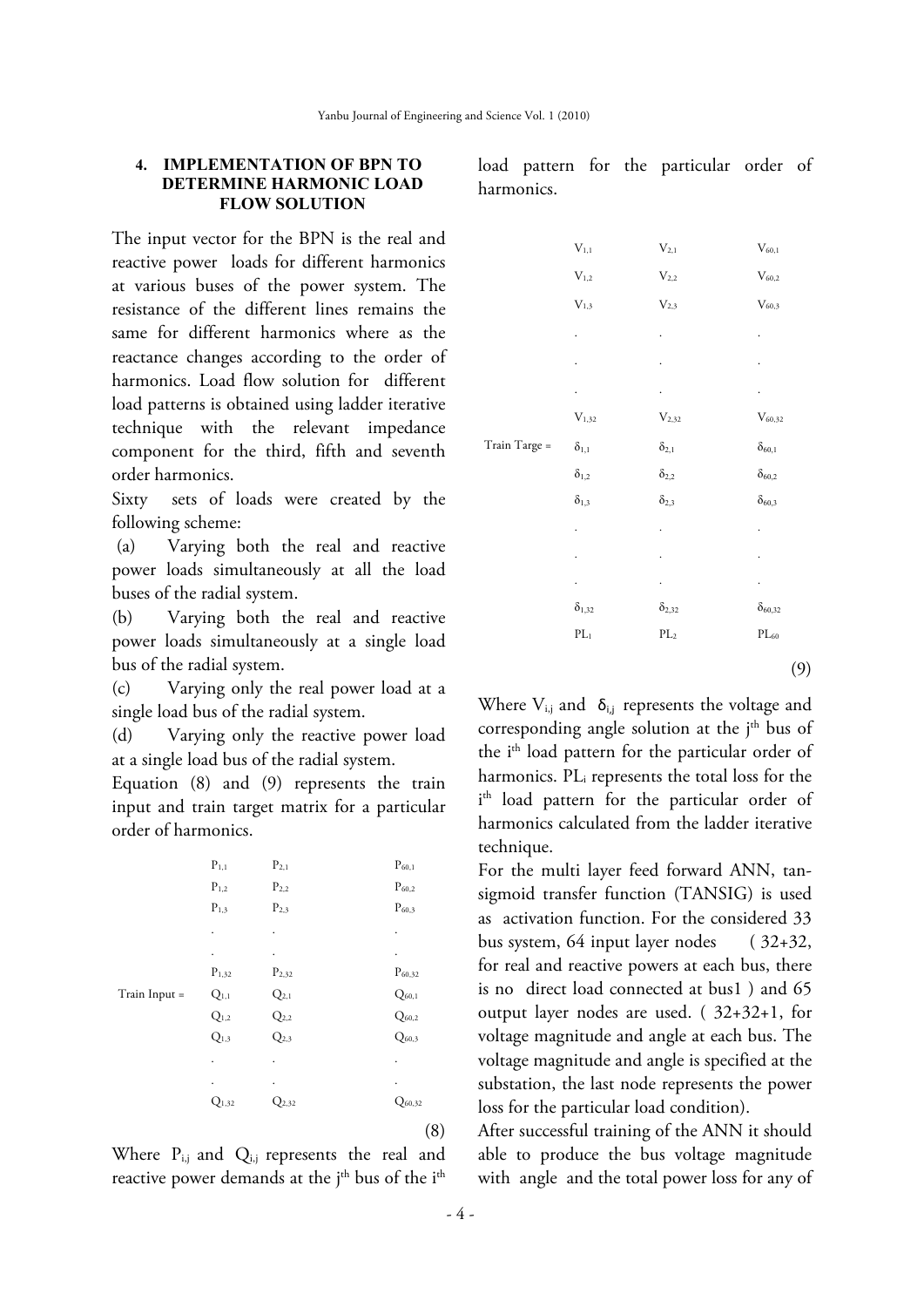the untrained input load pattern with minimu um time and d maximum accuracy.

#### **5. RESULTS AND DISCUSSION**

A 33 bu us radial dist tribution sys stem Fig. 3 was tested u using the proposed m method. T power flow equations were solved using the ladder iterative technique explained in section 2. In order to achieve a broad representation of the power system in the Back Propagation Network, approximately sixty input-output vector pairs were generated for each of the harmonics for the considered 33-bus system. The B BPN was trained i environment and the trained result for third harmon nics is shown n in Fig. 4. Thereafter, the BPN is ready for use. The results from the convent tional harm monic load d flow solut tion and from the trained ANN for different harmonics are shown in Table 2. The method seems to work well and is found to be very efficient and fast. The execution time to reach the voltage solution from the trained ANN is approxim mately one third of the execution t time of the conventional method. The bus voltages and the power loss from BPN for the test inputs for the different order of harmonics are compared with ladder iterative technique solution n and is liste d in table 2. . in MATLAB<sup>®</sup> The

For the minor changes in the network from the far end of the source, will l not affect the results very much. However if the system topology changed from the sending end side, the proposed approach will not work satisfactorily, since the considered system is radial. Effectiveness of the proposed method for the system topology changes can be considered for the future work.

considered for the future work.<br>As long as if the ANN is trained with the sufficient data ( it may be real or simulated) the outcome of the ANN will be the expected outcome.



Fig.3. 3. 33-bus r radial distribut tion system



Fig.4. BPN Training Results for third harmonics

#### **6. CONCLUSIONS**

This paper presents a well defined approach to d determine th he harmoni c load flow solution of a radial distribution system for various der of harmonics. Since collecting data from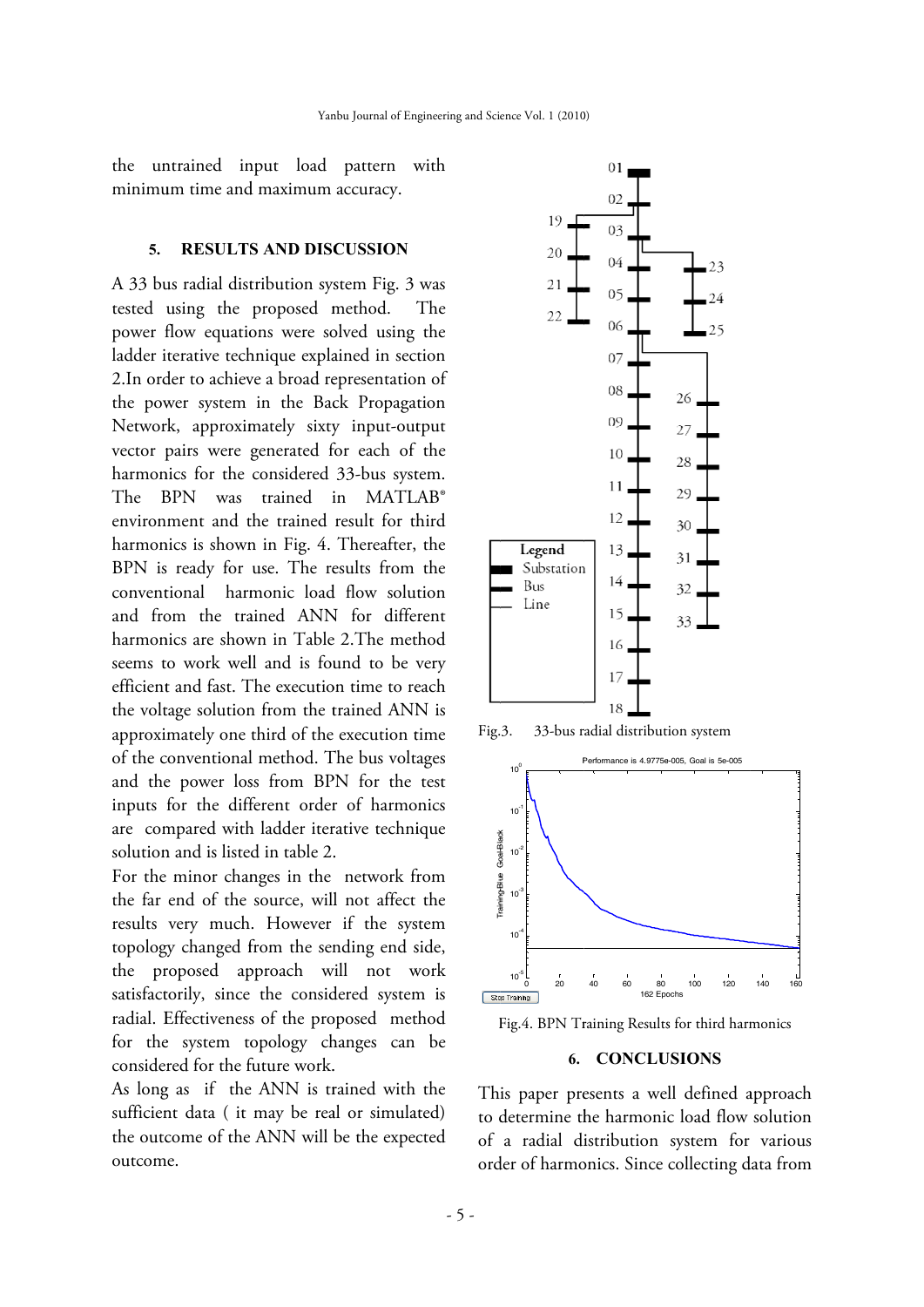the real system with harmonic sources for a large system is a difficult task, a 33 bus radial system is considered for analysis. Several load sets were considered and their solution was assessed using the conventional method of ladder network technique. Then using these sets of input and output vector pairs, the Back Propagation Network is trained. Thereafter, the BPN is ready for use wherein, given a harmonic load, it gives out the voltage solution with minimum time and maximum accuracy.

### **REFERENCES**

- [1] Kersting, W. H., and Mendive, D. L., 1976, "An application of ladder network theory to the solution of three phase radial load flow problem", IEEE PES winter meeting, New Work, January.
- [2] Kersting, W. H., 1984, "A method to design and operation of distribution system", IEEE Transactions on PAS-103, pp. 1945-1952.
- [3] Stevens, R. A., Rizy, D. T. and Puruker, S. L., 1986, "Performance of conventional power flow routines for real time distribution automation applications", Proceedings of 18Th southeastern symposium on systems theory, (IEEE computer society), pp. 196-200.
- [4] Ciprian Bud, Bogdan Tomoiaga, Mercia Chindris."The Load Flow Calculation in Harmonic Polluted Radial Electric Networks with Distributed Generation" 9th International conference on Electrical power quality and Utilisation, Barcelona, 9-11 Oct 2007.
- [5] Whei-Min Lin, Tung-Sheng Zhan, Ming-Tong Tsay," Multiple-frequency three-phase load flow for harmonic analysis" IEEE transactions on Power Systems, Vol 19 Issue 2, PP 897-904, May 2004.
- [6] A. A. Romero, H .C. Zini, G. Ratta and R. Dib," A fuzzy number based methodology for harmonic load-flow calculation, considering uncertainties" Lat. Am. appl. res. vol.38 no.3 Bahía Blanca July/Sept. 2008
- [7] A.Arunagiri, B.Venkatesh, K.Ramasamy, "Artificial neural network approach-an application to radial loadflow algorithm", *IEICE*

*Electronics Express*, Vol. 3, No. 14, pp.353-360, 2006

- [8] W. F. Tinny and C. E. Hart, Power flow solution of the Newton Method, IEEE Transactions PAS, Vol. PAS-86, No.11, Nov. 1967.
- [9] B. Stott and O. Alsac , "Fast Decoupled Load Flow" IEEE Transactions on Power Apparatus and Systems, Vol.PAS-93,pp.859-869, May/June 1974.
- [10] B. Stott, ' Review of Load Flow Calculation Methods', Proceedings of the IEEE, Vol. 62, No. 7, July 1984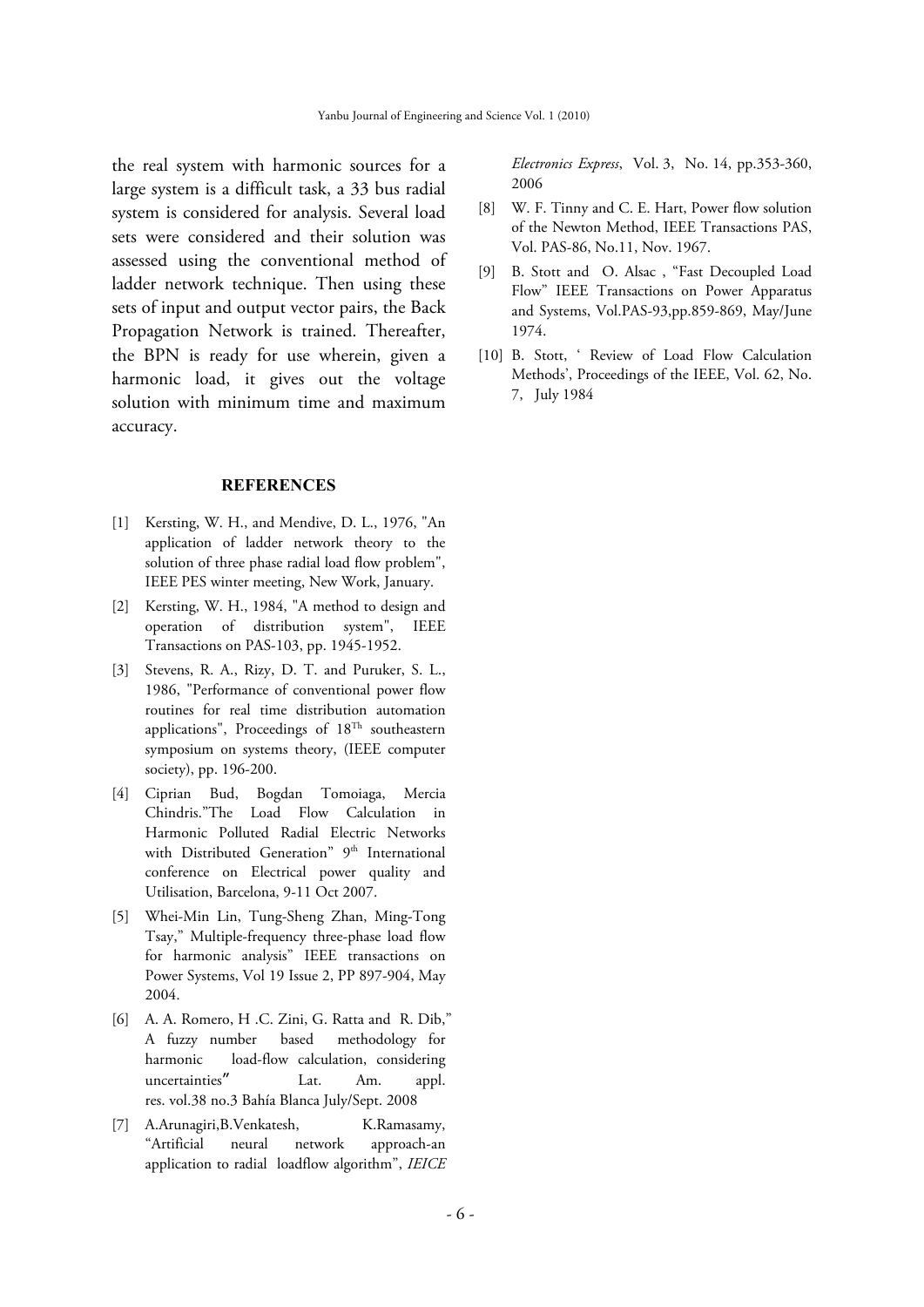|                |                |                |             |             | Fundamental    |                     |                       |
|----------------|----------------|----------------|-------------|-------------|----------------|---------------------|-----------------------|
| S. No.         | From Bus       | To Bus         | $R(\Omega)$ | $X(\Omega)$ | ${\bf P}$ (kW) | $\mathbf{Q}$ (kvar) | $V\left( p.u.\right)$ |
| 1              | $\mathbf{1}$   | $\overline{2}$ | 0.0922      | 0.047       | 100            | 60                  | $\mathbf{1}$          |
| $\mathfrak{2}$ | 2              | $\mathfrak{Z}$ | 0.493       | 0.2511      | 90             | 40                  | 0.997                 |
| 3              | 3              | 4              | 0.366       | 0.1864      | 120            | 80                  | 0.9829                |
| 4              | 4              | 5              | 0.3811      | 0.1941      | 60             | 30                  | 0.9754                |
| 5              | 5              | 6              | 0.819       | 0.707       | 60             | 20                  | 0.9679                |
| 6              | 6              | 7              | 0.1872      | 0.6188      | 200            | 100                 | 0.9495                |
| 7              | 7              | 8              | 1.7114      | 1.2351      | 200            | 100                 | 0.946                 |
| 8              | 8              | 9              | 1.03        | 0.74        | 60             | 20                  | 0.9323                |
| 9              | 9              | 10             | 1.044       | 0.74        | 60             | 20                  | 0.926                 |
| 10             | 10             | 11             | 0.1966      | 0.065       | 45             | 30                  | 0.9201                |
| 11             | 11             | 12             | 0.3744      | 0.1238      | 60             | 35                  | 0.9192                |
| 12             | 12             | 13             | 1.468       | 1.155       | 60             | 35                  | 0.9177                |
| 13             | 13             | 14             | 0.5416      | 0.7129      | 120            | 80                  | 0.9115                |
| 14             | 14             | 15             | 0.591       | 0.526       | 60             | 10                  | 0.9092                |
| 15             | 15             | 16             | 0.7463      | 0.545       | 60             | 20                  | 0.9078                |
| 16             | 16             | 17             | 1.289       | 1.721       | 60             | 20                  | 0.9064                |
| 17             | 17             | 18             | 0.732       | 0.574       | 90             | 40                  | 0.9043                |
| 18             | 2              | 19             | 0.164       | 0.1565      | 90             | 40                  | 0.9037                |
| 19             | 19             | 20             | 1.5042      | 1.3554      | 90             | 40                  | 0.9965                |
| 20             | 20             | 21             | 0.4095      | 0.4784      | 90             | 40                  | 0.9929                |
| 21             | 21             | 22             | 0.7089      | 0.9373      | 90             | 40                  | 0.9922                |
| 22             | $\mathfrak{Z}$ | 23             | 0.4512      | 0.3083      | 90             | 50                  | 0.9916                |
| 23             | 23             | 24             | 0.898       | 0.7091      | 420            | 200                 | 0.9793                |
| 24             | 24             | 25             | 0.896       | 0.7011      | 420            | 200                 | 0.9726                |
| 25             | $\circ$        | 26             | 0.203       | 0.1034      | 60             | 25                  | 0.9693                |
| 26             | 26             | 27             | 0.2842      | 0.1447      | 60             | 25                  | 0.9475                |
| 27             | 27             | 28             | 1.059       | 0.9337      | 60             | 20                  | 0.945                 |
| 28             | 28             | 29             | 0.8042      | 0.7006      | 120            | 70                  | 0.9335                |
| 29             | 29             | 30             | 0.5075      | 0.2585      | 200            | 600                 | 0.9253                |
| 30             | 30             | 31             | 0.9744      | 0.963       | 150            | 70                  | 0.9217                |
| 31             | 31             | 32             | 0.3105      | 0.3619      | 210            | 100                 | 0.9176                |
| 32             | 32             | 33             | 0.341       | 0.5302      | 60             | $40\,$              | 0.9167                |
|                |                |                |             |             |                | Losses: 210.9983 kW |                       |

TABLE 1: SYSTEM UNDER STUDY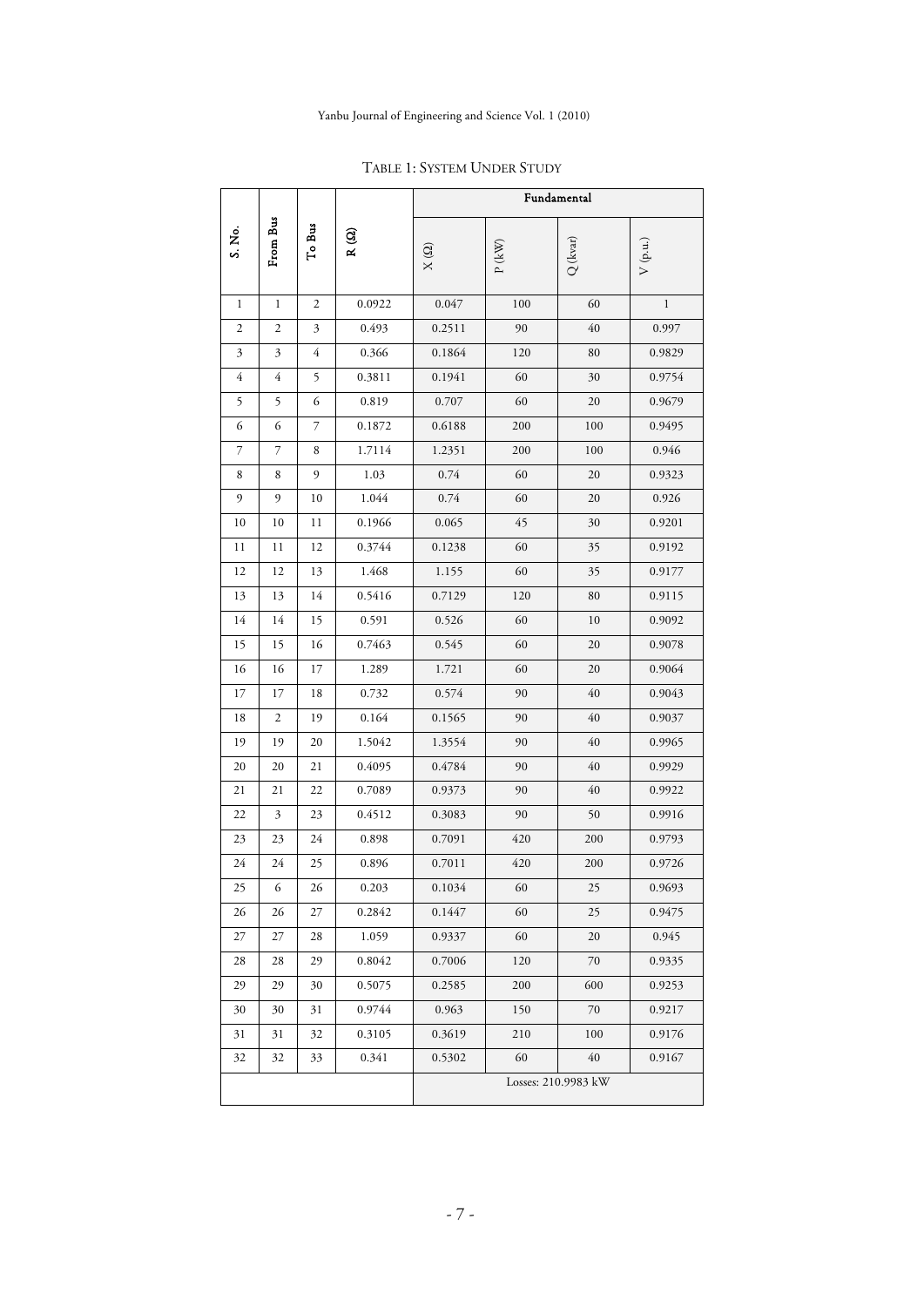### TABLE 2A

# 3rd Harmonic, load = 1% of total load, voltage magnitude: 0.1pu

|                |                       | <b>System Parameters</b> |                 |                       | Load                |                                  |                                             |                                       |                        |
|----------------|-----------------------|--------------------------|-----------------|-----------------------|---------------------|----------------------------------|---------------------------------------------|---------------------------------------|------------------------|
| Line<br>number | Sending<br><b>Bus</b> | Receiving<br><b>Bus</b>  | Resistance<br>Ω | Reactance<br>$\Omega$ | Real<br>Power<br>KW | Reactive<br>Power<br><b>KVAr</b> | Voltage<br>Solution in pu<br>(conventional) | Voltage<br>Solution from<br>BPN in pu | Percentage<br>Accuracy |
| $\mathbf{1}$   | $1\,$                 | 2                        | 0.0922          | 0.141                 | $\mathbf{1}$        | 0.6                              | 0.1000                                      | 0.1000                                | 100                    |
| 2              | $\overline{c}$        | $\mathfrak{Z}$           | 0.493           | 0.7533                | 0.9                 | 0.4                              | 0.0995                                      | 0.0997                                | 99.98                  |
| $\mathfrak{Z}$ | $\mathfrak{Z}$        | $\overline{4}$           | 0.366           | 0.5592                | 1.2                 | $0.8\,$                          | 0.0972                                      | 0.0975                                | 99.97                  |
| $\overline{4}$ | $\overline{4}$        | 5                        | 0.3811          | 0.5823                | 0.6                 | 0.3                              | 0.0960                                      | 0.0958                                | 99.98                  |
| 5              | 5                     | 6                        | 0.819           | 2.121                 | 0.6                 | 0.2                              | 0.0947                                      | 0.0950                                | 99.97                  |
| 6              | 6                     | $\overline{\mathcal{I}}$ | 0.1872          | 1.8564                | $\overline{c}$      | $\mathbf{1}$                     | 0.0911                                      | 0.0914                                | 99.97                  |
| $\overline{7}$ | $\overline{7}$        | $\,8\,$                  | 1.7114          | 3.7053                | $\overline{c}$      | $\mathbf{1}$                     | 0.0901                                      | 0.0901                                | 100                    |
| 8              | 8                     | 9                        | 1.03            | 2.22                  | 0.6                 | 0.2                              | 0.0877                                      | 0.0874                                | 99.97                  |
| 9              | 9                     | $10\,$                   | 1.044           | 2.22                  | 0.6                 | 0.2                              | 0.0866                                      | 0.0870                                | 99.96                  |
| 10             | 10                    | 11                       | 0.1966          | 0.195                 | 0.45                | 0.3                              | 0.0856                                      | 0.0850                                | 99.94                  |
| 11             | 11                    | 12                       | 0.3744          | 0.3714                | 0.6                 | 0.35                             | 0.0855                                      | 0.0849                                | 99.94                  |
| 12             | 12                    | 13                       | 1.468           | 3.465                 | 0.6                 | 0.35                             | 0.0852                                      | 0.0852                                | 100                    |
| 13             | 13                    | 14                       | 0.5416          | 2.1387                | 1.2                 | 0.8                              | 0.0841                                      | 0.0837                                | 99.96                  |
| 14             | 14                    | 15                       | 0.591           | 1.578                 | 0.6                 | 0.1                              | 0.0836                                      | 0.0832                                | 99.96                  |
| 15             | 15                    | 16                       | 0.7463          | 1.635                 | 0.6                 | 0.2                              | 0.0834                                      | 0.0830                                | 99.96                  |
| 16             | 16                    | 17                       | 1.289           | 5.163                 | 0.6                 | 0.2                              | 0.0831                                      | 0.0835                                | 99.96                  |
| 17             | 17                    | 18                       | 0.732           | 1.722                 | 0.9                 | 0.4                              | 0.0827                                      | 0.0837                                | 99.9                   |
| 18             | $\overline{c}$        | 19                       | 0.164           | 0.4695                | 0.9                 | 0.4                              | 0.0826                                      | 0.0822                                | 99.96                  |
| 19             | 19                    | 20                       | 1.5042          | 4.0662                | 0.9                 | 0.4                              | 0.0994                                      | 0.0994                                | 100                    |
| 20             | 20                    | 21                       | 0.4095          | 1.4352                | 0.9                 | 0.4                              | 0.0989                                      | 0.0994                                | 99.95                  |
| 21             | 21                    | 22                       | 0.7089          | 2.8119                | 0.9                 | 0.4                              | 0.0988                                      | 0.0972                                | 99.84                  |
| 22             | $\mathfrak{Z}$        | 23                       | 0.4512          | 0.9249                | 0.9                 | 0.5                              | 0.0986                                      | 0.0976                                | 99.9                   |
| 23             | 23                    | 24                       | 0.898           | 2.1273                | 4.2                 | $\overline{2}$                   | 0.0967                                      | 0.0980                                | 99.87                  |
| 24             | 24                    | 25                       | 0.896           | 2.1033                | 4.2                 | $\mathbf{2}$                     | 0.0956                                      | 0.0956                                | 100                    |
| 25             | 6                     | 26                       | 0.203           | 0.3102                | 0.6                 | 0.25                             | 0.0951                                      | 0.0954                                | 99.97                  |
| 26             | 26                    | 27                       | 0.2842          | 0.4341                | 0.6                 | 0.25                             | 0.0907                                      | 0.0927                                | 99.8                   |
| 27             | 27                    | 28                       | 1.059           | 2.8011                | 0.6                 | 0.2                              | 0.0902                                      | 0.0912                                | 99.9                   |
| 28             | 28                    | 29                       | 0.8042          | 2.1018                | 1.2                 | 0.7                              | 0.0877                                      | 0.0707                                | 98.3                   |
| 29             | 29                    | 30                       | 0.5075          | 0.7755                | $\overline{2}$      | 6                                | 0.0859                                      | 0.0879                                | 99.8                   |
| 30             | 30                    | 31                       | 0.9744          | 2.889                 | 1.5                 | 0.7                              | 0.0852                                      | 0.0832                                | 99.8                   |
| 31             | 31                    | 32                       | 0.3105          | 1.0857                | 2.1                 | $\mathbf{1}$                     | 0.0844                                      | 0.0834                                | 99.9                   |
| 32             | 32                    | 33                       | 0.341           | 1.5906                | 0.6                 | 0.4                              | 0.0842                                      | 0.0812                                | 99.7                   |
|                |                       |                          |                 | <b>Total Loss</b>     | 2.3947KW            | Loss<br>from<br><b>BPN</b>       | 2.52KW                                      |                                       | 88.47%                 |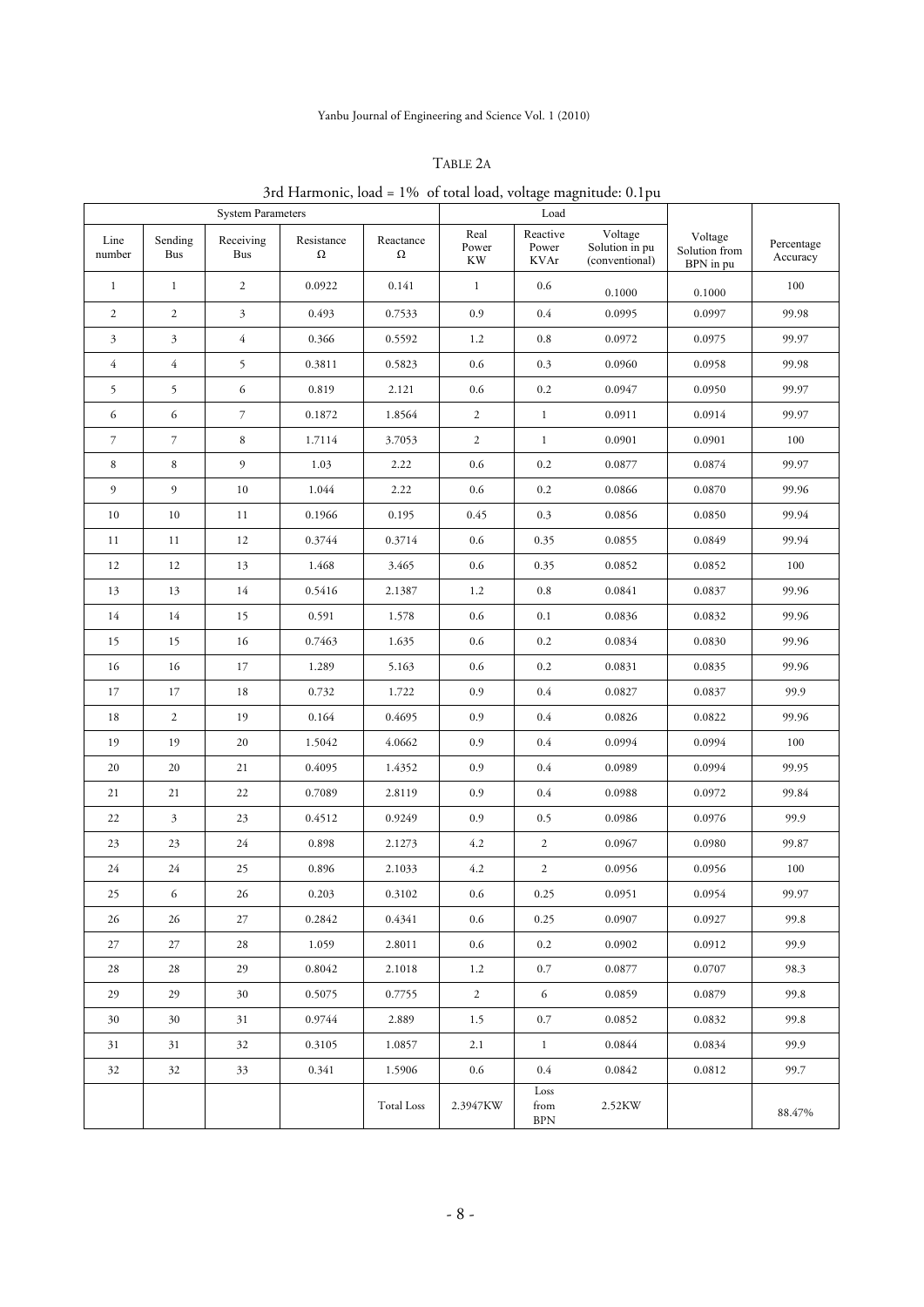# Yanbu Journal of Engineering and Science Vol. 1 (2010)

### TABLE 2B

# 5th Harmonic, load = 0.5% of total load, voltage magnitude: 0.075pu

|                |                         | <b>System Parameters</b> |                        |                   | Load                       |                           |                                             |                                          |                        |
|----------------|-------------------------|--------------------------|------------------------|-------------------|----------------------------|---------------------------|---------------------------------------------|------------------------------------------|------------------------|
| Line<br>number | Sending<br><b>Bus</b>   | Receiving<br><b>Bus</b>  | Resistance<br>$\Omega$ | Reactance<br>Ω    | Real<br>Power<br><b>KW</b> | Reactive<br>Power<br>KVAr | Voltage<br>Solution in pu<br>(conventional) | Voltage<br>Solution<br>from BPN in<br>pu | Percentage<br>Accuracy |
| $\mathbf{1}$   | $\mathbf{1}$            | 2                        | 0.0922                 | 0.235             | 0.5                        | 0.3                       | 0.0750                                      | 0.0750                                   | 100                    |
| $\mathfrak{2}$ | $\sqrt{2}$              | $\mathfrak{Z}$           | 0.493                  | 1.2555            | 0.45                       | 0.2                       | 0.0745                                      | 0.0723                                   | 99.78                  |
| $\mathfrak{Z}$ | $\overline{\mathbf{3}}$ | $\overline{4}$           | 0.366                  | 0.932             | 0.6                        | 0.4                       | 0.0723                                      | 0.0743                                   | 99.8                   |
| $\overline{4}$ | $\overline{4}$          | 5                        | 0.3811                 | 0.9705            | 0.3                        | 0.15                      | 0.0711                                      | 0.0722                                   | 99.89                  |
| 5              | 5                       | 6                        | 0.819                  | 3.535             | 0.3                        | 0.1                       | 0.0698                                      | 0.0596                                   | 98.98                  |
| 6              | 6                       | $\boldsymbol{7}$         | 0.1872                 | 3.094             | $\mathbf{1}$               | 0.5                       | 0.0658                                      | 0.0648                                   | 99.9                   |
| $\overline{7}$ | $\overline{7}$          | 8                        | 1.7114                 | 6.1755            | $\mathbf{1}$               | 0.5                       | 0.0646                                      | 0.0743                                   | 99.03                  |
| 8              | 8                       | 9                        | 1.03                   | 3.7               | 0.3                        | 0.1                       | 0.0621                                      | 0.0635                                   | 99.86                  |
| 9              | 9                       | $10\,$                   | 1.044                  | 3.7               | 0.3                        | 0.1                       | 0.0609                                      | 0.0629                                   | 99.8                   |
| 10             | 10                      | 11                       | 0.1966                 | 0.325             | 0.225                      | 0.15                      | 0.0598                                      | 0.0548                                   | 99.5                   |
| 11             | 11                      | 12                       | 0.3744                 | 0.619             | 0.3                        | 0.175                     | 0.0597                                      | 0.0596                                   | 99.99                  |
| 12             | 12                      | 13                       | 1.468                  | 5.775             | 0.3                        | 0.175                     | 0.0595                                      | 0.0595                                   | 100                    |
| 13             | 13                      | 14                       | 0.5416                 | 3.5645            | 0.6                        | 0.4                       | 0.0583                                      | 0.0575                                   | 99.92                  |
| 14             | 14                      | 15                       | 0.591                  | 2.63              | 0.3                        | 0.05                      | 0.0577                                      | 0.0583                                   | 99.94                  |
| 15             | 15                      | 16                       | 0.7463                 | 2.725             | 0.3                        | 0.1                       | 0.0574                                      | 0.0563                                   | 99.89                  |
| 16             | 16                      | 17                       | 1.289                  | 8.605             | 0.3                        | 0.1                       | 0.0572                                      | 0.0532                                   | 99.6                   |
| 17             | 17                      | 18                       | 0.732                  | 2.87              | 0.45                       | 0.2                       | 0.0567                                      | 0.0565                                   | 99.98                  |
| 18             | $\mathbf{2}$            | 19                       | 0.164                  | 0.7825            | 0.45                       | 0.2                       | 0.0565                                      | 0.0546                                   | 99.81                  |
| 19             | 19                      | 20                       | 1.5042                 | 6.777             | 0.45                       | 0.2                       | 0.0745                                      | 0.0775                                   | 99.7                   |
| 20             | 20                      | 21                       | 0.4095                 | 2.392             | 0.45                       | 0.2                       | 0.0739                                      | 0.0735                                   | 99.96                  |
| 21             | 21                      | 22                       | 0.7089                 | 4.6865            | 0.45                       | 0.2                       | 0.0738                                      | 0.0733                                   | 99.95                  |
| 22             | 3                       | 23                       | 0.4512                 | 1.5415            | 0.45                       | 0.25                      | 0.0737                                      | 0.0735                                   | 99.98                  |
| 23             | 23                      | 24                       | 0.898                  | 3.5455            | 2.1                        | $\mathbf{1}$              | 0.0718                                      | 0.0735                                   | 99.83                  |
| 24             | 24                      | 25                       | 0.896                  | 3.5055            | 2.1                        | $\mathbf{1}$              | 0.0708                                      | 0.0608                                   | 99                     |
| 25             | 6                       | 26                       | 0.203                  | 0.517             | 0.3                        | 0.125                     | 0.0703                                      | 0.0623                                   | 99.2                   |
| 26             | 26                      | 27                       | 0.2842                 | 0.7235            | 0.3                        | 0.125                     | 0.0654                                      | 0.0654                                   | 100                    |
| 27             | 27                      | 28                       | 1.059                  | 4.6685            | 0.3                        | 0.1                       | 0.0649                                      | 0.0669                                   | 99.8                   |
| 28             | 28                      | 29                       | 0.8042                 | 3.503             | 0.6                        | 0.35                      | 0.0621                                      | 0.0631                                   | 99.9                   |
| 29             | 29                      | 30                       | 0.5075                 | 1.2925            | $\mathbf{1}$               | $\mathfrak{Z}$            | 0.0601                                      | 0.0631                                   | 99.7                   |
| 30             | 30                      | 31                       | 0.9744                 | 4.815             | 0.75                       | 0.35                      | 0.0593                                      | 0.0583                                   | 99.9                   |
| 31             | 31                      | 32                       | 0.3105                 | 1.8095            | 1.05                       | 0.5                       | 0.0585                                      | 0.0485                                   | 99                     |
| 32             | 32                      | 33                       | 0.341                  | 2.651             | 0.3                        | 0.2                       | 0.0582                                      | 0.0602                                   | 99.8                   |
|                |                         |                          |                        | <b>Total Loss</b> | 1.189KW                    | Loss from<br><b>BPN</b>   | 1.03KW                                      |                                          | 84.1                   |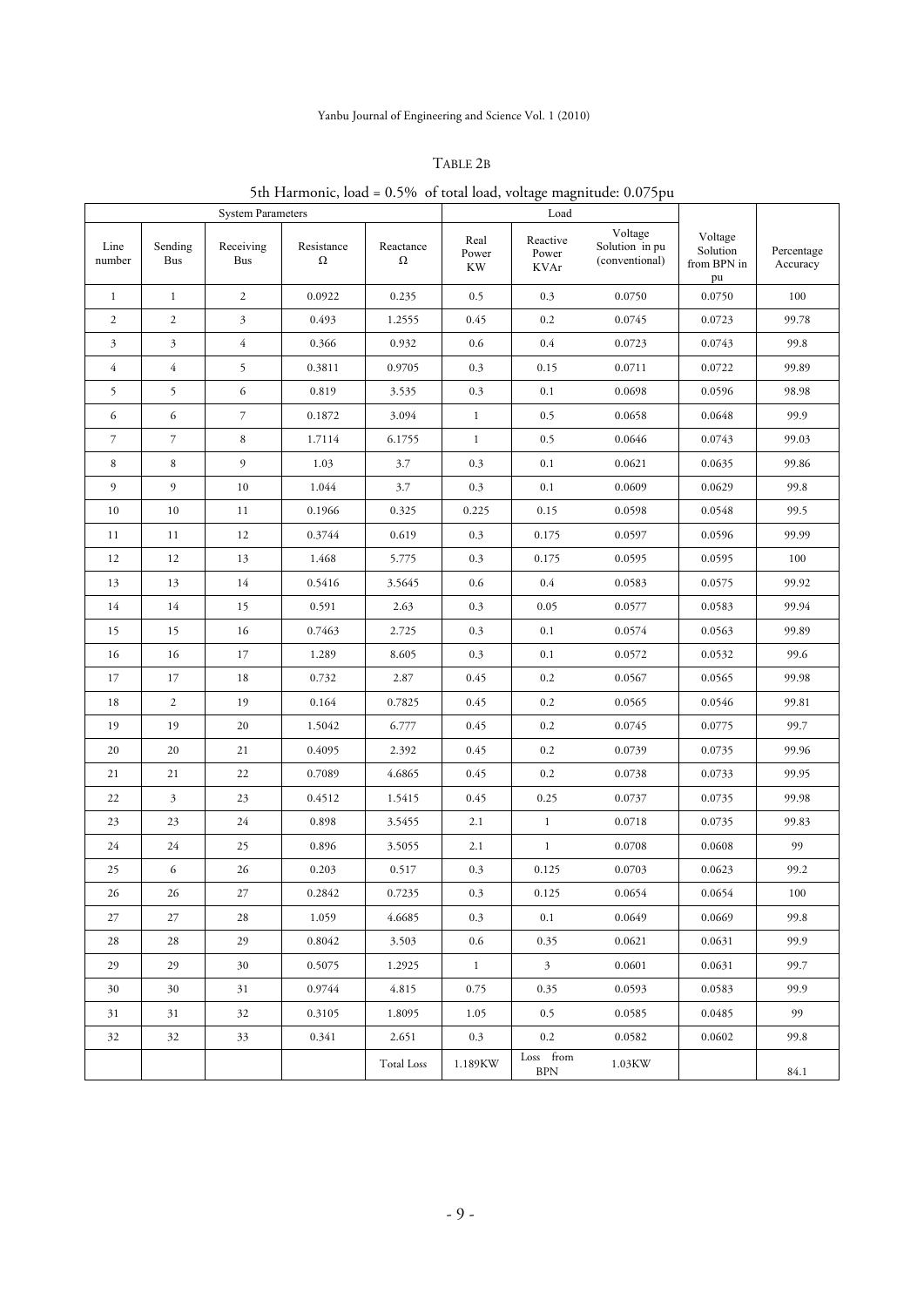# Yanbu Journal of Engineering and Science Vol. 1 (2010)

## TABLE 2C

# 7th Harmonic, load = 0.25% of total load, voltage magnitude: 0.0.05pu

|                |                | <b>System Parameters</b> |                        |                       | Load                       |                                  |                                             |                                       |                        |
|----------------|----------------|--------------------------|------------------------|-----------------------|----------------------------|----------------------------------|---------------------------------------------|---------------------------------------|------------------------|
| Line<br>number | Sending<br>Bus | Receiving<br>Bus         | Resistance<br>$\Omega$ | Reactance<br>$\Omega$ | Real<br>Power<br><b>KW</b> | Reactive<br>Power<br><b>KVAr</b> | Voltage<br>Solution in pu<br>(conventional) | Voltage<br>Solution from<br>BPN in pu | Percentage<br>Accuracy |
| $\mathbf{1}$   | $\mathbf{1}$   | $\overline{2}$           | 0.0922                 | 0.329                 | 0.25                       | 0.15                             | 0.0500                                      | 0.0490                                | 99.9                   |
| $\mathfrak{2}$ | $\sqrt{2}$     | 3                        | 0.493                  | 1.7577                | 0.225                      | 0.1                              | 0.0494                                      | 0.0483                                | 99.89                  |
| $\mathfrak{Z}$ | $\mathfrak{Z}$ | $\overline{4}$           | 0.366                  | 1.3048                | 0.3                        | 0.2                              | 0.0467                                      | 0.0456                                | 99.89                  |
| $\overline{4}$ | $\overline{4}$ | 5                        | 0.3811                 | 1.3587                | 0.15                       | 0.075                            | 0.0450                                      | 0.0450                                | 100                    |
| 5              | 5              | 6                        | 0.819                  | 4.949                 | 0.15                       | 0.05                             | 0.0433                                      | 0.0422                                | 99.89                  |
| 6              | 6              | 7                        | 0.1872                 | 4.3316                | 0.5                        | 0.25                             | 0.0376                                      | 0.0386                                | 99.9                   |
| $\overline{7}$ | $\mathcal{I}$  | 8                        | 1.7114                 | 8.6457                | 0.5                        | 0.25                             | 0.0356                                      | 0.0346                                | 99.9                   |
| 8              | 8              | 9                        | 1.03                   | 5.18                  | 0.15                       | 0.05                             | 0.0320                                      | 0.0323                                | 99.97                  |
| 9              | 9              | 10                       | 1.044                  | 5.18                  | 0.15                       | 0.05                             | 0.0302                                      | 0.0313                                | 99.89                  |
| 10             | 10             | 11                       | 0.1966                 | 0.455                 | 0.1125                     | 0.075                            | 0.0286                                      | 0.0276                                | 99.9                   |
| 11             | 11             | 12                       | 0.3744                 | 0.8666                | 0.15                       | 0.0875                           | 0.0285                                      | 0.0265                                | 99.8                   |
| 12             | 12             | 13                       | 1.468                  | 8.085                 | 0.15                       | 0.0875                           | 0.0282                                      | 0.0262                                | 99.8                   |
| 13             | 13             | 14                       | 0.5416                 | 4.9903                | 0.3                        | 0.2                              | 0.0263                                      | 0.0250                                | 99.87                  |
| 14             | 14             | 15                       | 0.591                  | 3.682                 | 0.15                       | 0.025                            | 0.0254                                      | 0.0244                                | 99.9                   |
| 15             | 15             | 16                       | 0.7463                 | 3.815                 | 0.15                       | 0.05                             | 0.0249                                      | 0.0238                                | 99.89                  |
| 16             | 16             | 17                       | 1.289                  | 12.047                | 0.15                       | 0.05                             | 0.0245                                      | 0.0255                                | 99.9                   |
| 17             | 17             | 18                       | 0.732                  | 4.018                 | 0.225                      | 0.1                              | 0.0236                                      | 0.0236                                | 100                    |
| 18             | 2              | 19                       | 0.164                  | 1.0955                | 0.225                      | 0.1                              | 0.0234                                      | 0.0238                                | 99.96                  |
| 19             | 19             | 20                       | 1.5042                 | 9.4878                | 0.225                      | 0.1                              | 0.0494                                      | 0.0484                                | 99.9                   |
| 20             | 20             | 21                       | 0.4095                 | 3.3488                | 0.225                      | 0.1                              | 0.0488                                      | 0.0468                                | 99.8                   |
| 21             | 21             | 22                       | 0.7089                 | 6.5611                | 0.225                      | 0.1                              | 0.0487                                      | 0.0477                                | 99.9                   |
| 22             | $\mathfrak{Z}$ | 23                       | 0.4512                 | 2.1581                | 0.225                      | 0.125                            | 0.0486                                      | 0.0486                                | 100                    |
| 23             | 23             | 24                       | 0.898                  | 4.9637                | 1.05                       | 0.5                              | 0.0461                                      | 0.0451                                | 99.9                   |
| 24             | 24             | 25                       | 0.896                  | 4.9077                | 1.05                       | 0.5                              | 0.0451                                      | 0.0442                                | 99.91                  |
| 25             | 6              | 26                       | 0.203                  | 0.7238                | 0.15                       | 0.0625                           | 0.0445                                      | 0.0345                                | 99                     |
| 26             | 26             | 27                       | 0.2842                 | 1.0129                | 0.15                       | 0.0625                           | 0.0371                                      | 0.0377                                | 99.94                  |
| 27             | 27             | 28                       | 1.059                  | 6.5359                | 0.15                       | 0.05                             | 0.0365                                      | 0.0368                                | 99.97                  |
| 28             | 28             | 29                       | 0.8042                 | 4.9042                | 0.3                        | 0.175                            | 0.0325                                      | 0.0321                                | 99.96                  |
| 29             | 29             | 30                       | 0.5075                 | 1.8095                | 0.5                        | 1.5                              | 0.0297                                      | 0.0295                                | 99.98                  |
| 30             | 30             | 31                       | 0.9744                 | 6.741                 | 0.375                      | 0.175                            | 0.0287                                      | 0.0289                                | 99.98                  |
| 31             | 31             | 32                       | 0.3105                 | 2.5333                | 0.525                      | 0.25                             | 0.0273                                      | 0.0270                                | 99.97                  |
| 32             | 32             | 33                       | 0.341                  | 3.7114                | 0.15                       | 0.1                              | 0.0270                                      | 0.0258                                | 99.88                  |
|                |                |                          |                        | <b>Total Loss</b>     | 0.9358KW                   | Loss<br>from<br><b>BPN</b>       | 0.84KW                                      |                                       | 90.42                  |